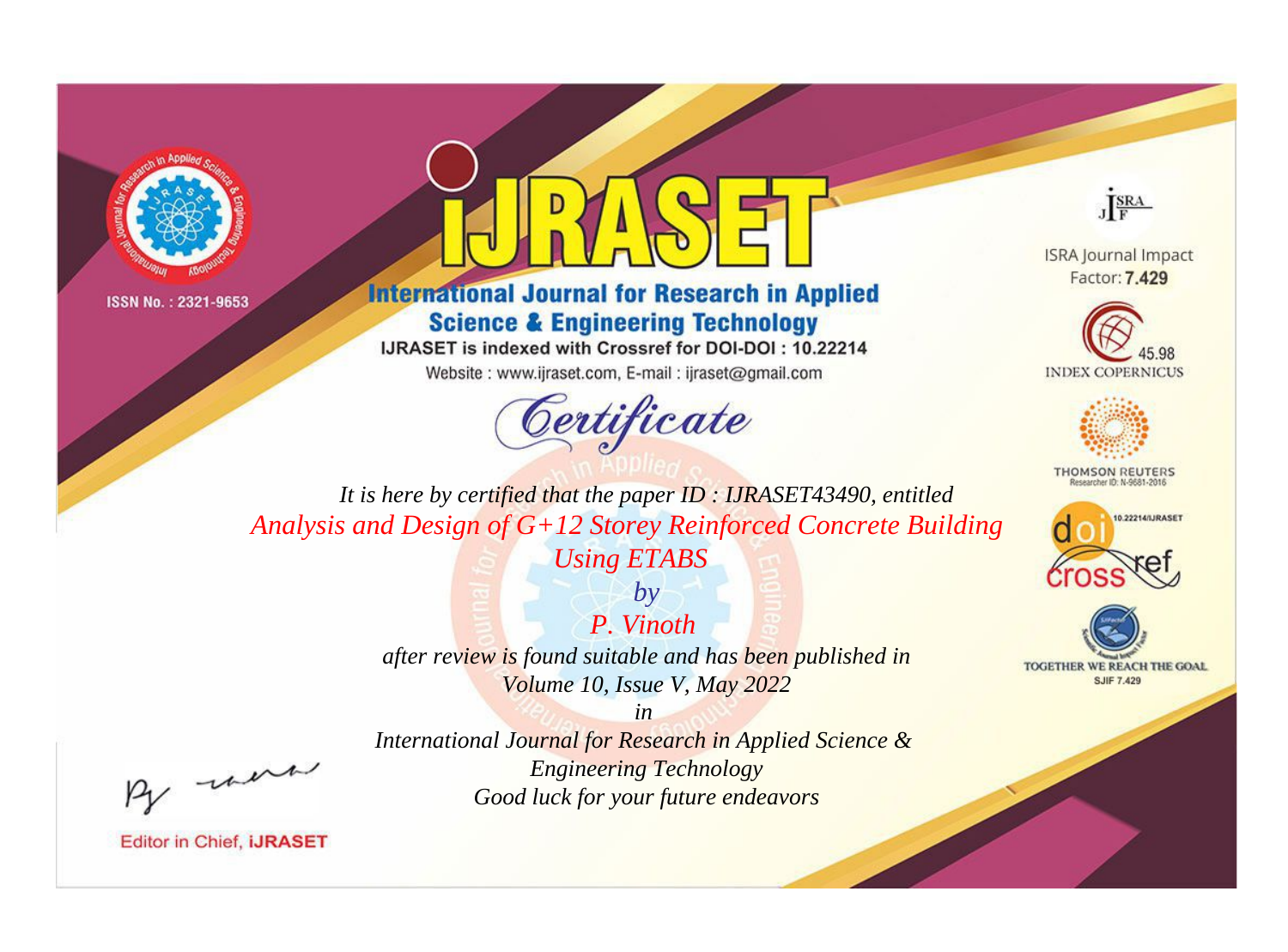



**International Journal for Research in Applied Science & Engineering Technology** 

IJRASET is indexed with Crossref for DOI-DOI: 10.22214

Website: www.ijraset.com, E-mail: ijraset@gmail.com



JERA

**ISRA Journal Impact** Factor: 7.429





**THOMSON REUTERS** 



TOGETHER WE REACH THE GOAL **SJIF 7.429** 

*It is here by certified that the paper ID : IJRASET43490, entitled Analysis and Design of G+12 Storey Reinforced Concrete Building* 

*Using ETABS by*

*Irfan Alam after review is found suitable and has been published in Volume 10, Issue V, May 2022*

*in* 

, un

*International Journal for Research in Applied Science & Engineering Technology Good luck for your future endeavors*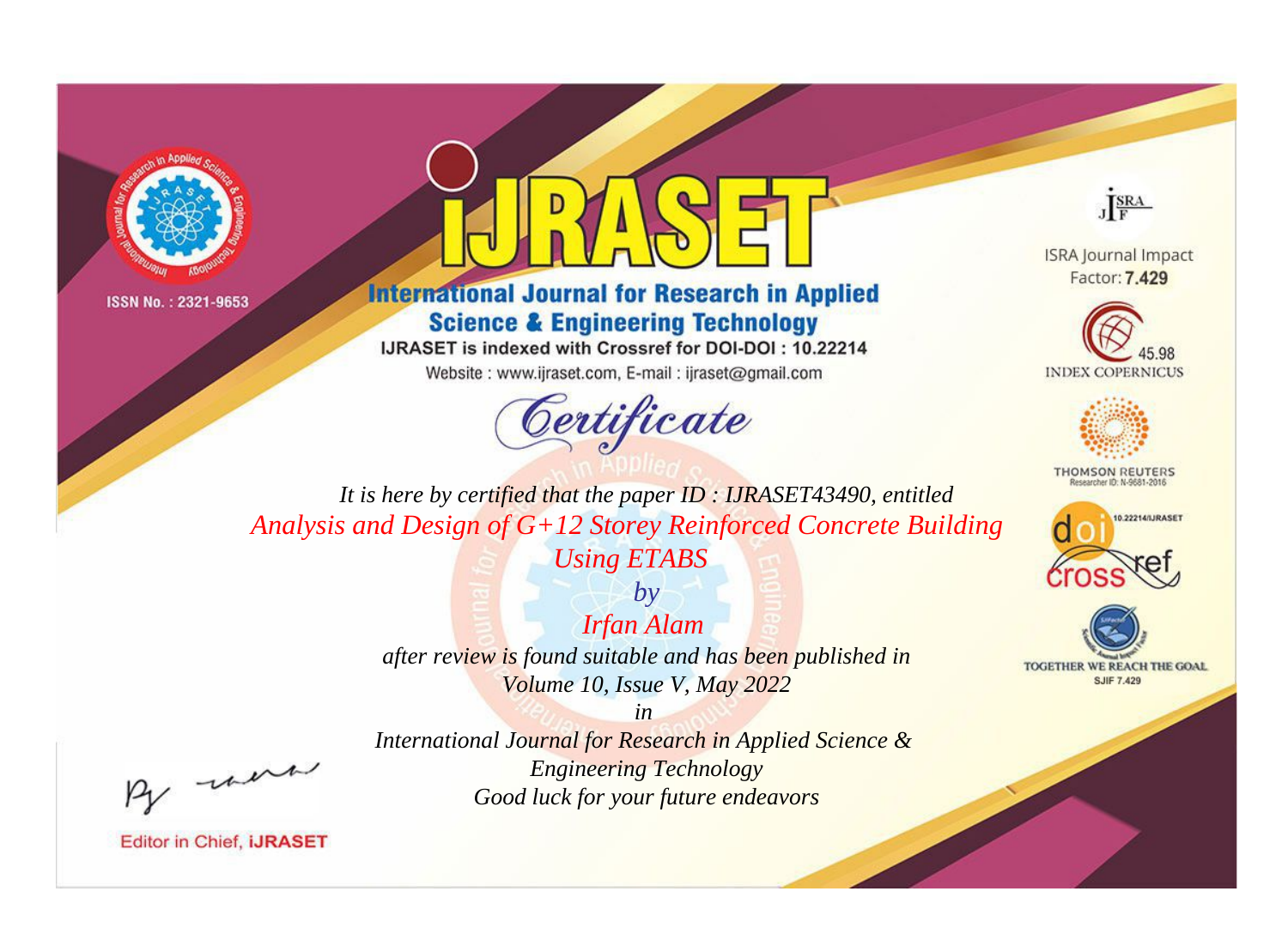



**International Journal for Research in Applied Science & Engineering Technology** 

IJRASET is indexed with Crossref for DOI-DOI: 10.22214

Website: www.ijraset.com, E-mail: ijraset@gmail.com



JERA

**ISRA Journal Impact** Factor: 7.429





**THOMSON REUTERS** 



TOGETHER WE REACH THE GOAL **SJIF 7.429** 

It is here by certified that the paper ID: IJRASET43490, entitled Analysis and Design of G+12 Storey Reinforced Concrete Building **Using ETABS** 

> $b\nu$ Abdul Rehman after review is found suitable and has been published in Volume 10, Issue V, May 2022

were

International Journal for Research in Applied Science & **Engineering Technology** Good luck for your future endeavors

 $in$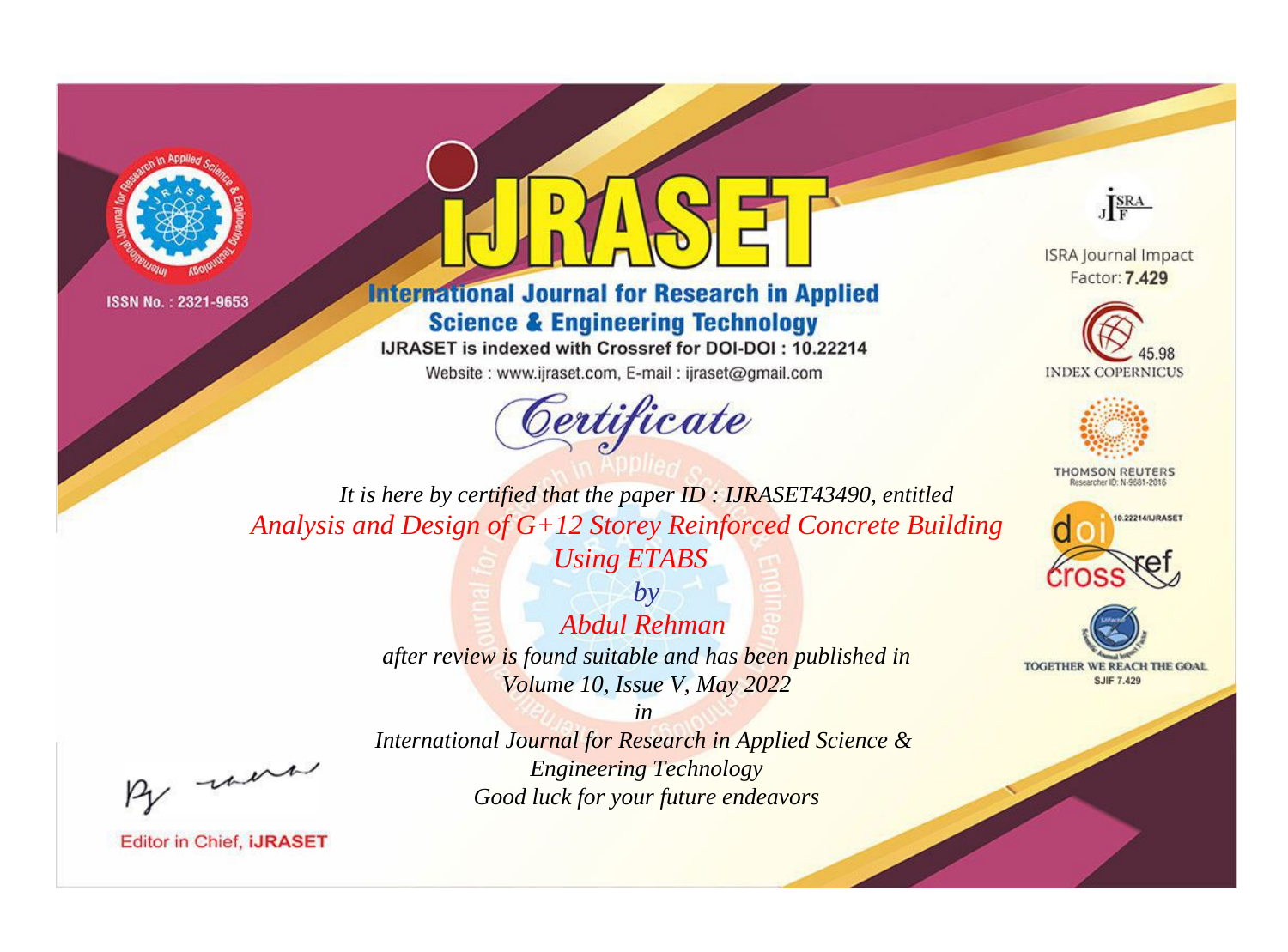



**International Journal for Research in Applied Science & Engineering Technology** 

IJRASET is indexed with Crossref for DOI-DOI: 10.22214

Website: www.ijraset.com, E-mail: ijraset@gmail.com





**ISRA Journal Impact** Factor: 7.429





**THOMSON REUTERS** 



TOGETHER WE REACH THE GOAL **SJIF 7.429** 

*It is here by certified that the paper ID : IJRASET43490, entitled Analysis and Design of G+12 Storey Reinforced Concrete Building* 

*Using ETABS by Mohammad Raiyan* 

*after review is found suitable and has been published in Volume 10, Issue V, May 2022*

*in* 

, were

*International Journal for Research in Applied Science & Engineering Technology Good luck for your future endeavors*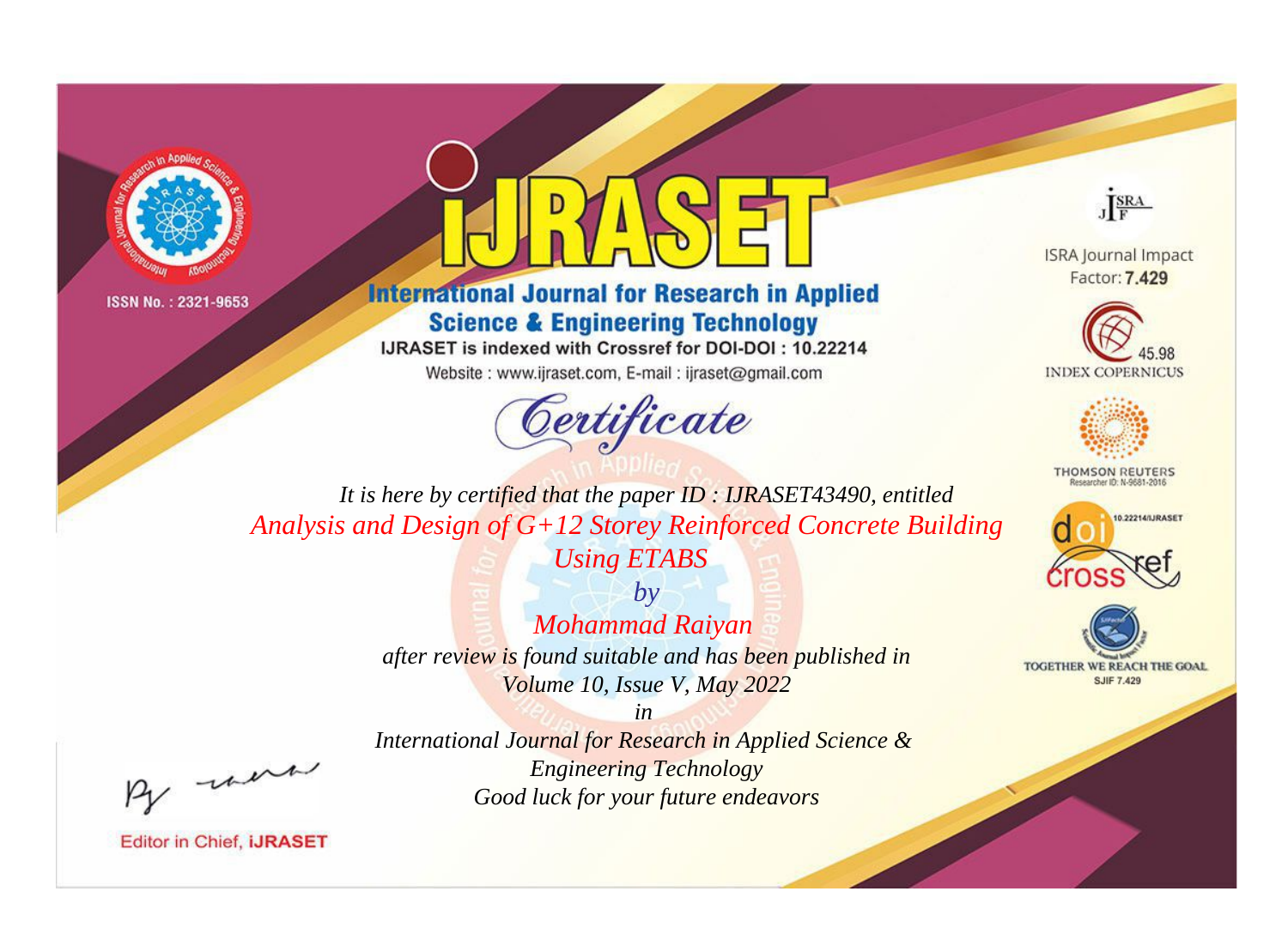



**International Journal for Research in Applied Science & Engineering Technology** 

IJRASET is indexed with Crossref for DOI-DOI: 10.22214

Website: www.ijraset.com, E-mail: ijraset@gmail.com



JERA

**ISRA Journal Impact** Factor: 7.429





**THOMSON REUTERS** 



TOGETHER WE REACH THE GOAL **SJIF 7.429** 

It is here by certified that the paper ID: IJRASET43490, entitled Analysis and Design of G+12 Storey Reinforced Concrete Building **Using ETABS** 

> $b\nu$ **Gauhar Imam** after review is found suitable and has been published in Volume 10, Issue V, May 2022

were

International Journal for Research in Applied Science & **Engineering Technology** Good luck for your future endeavors

 $in$